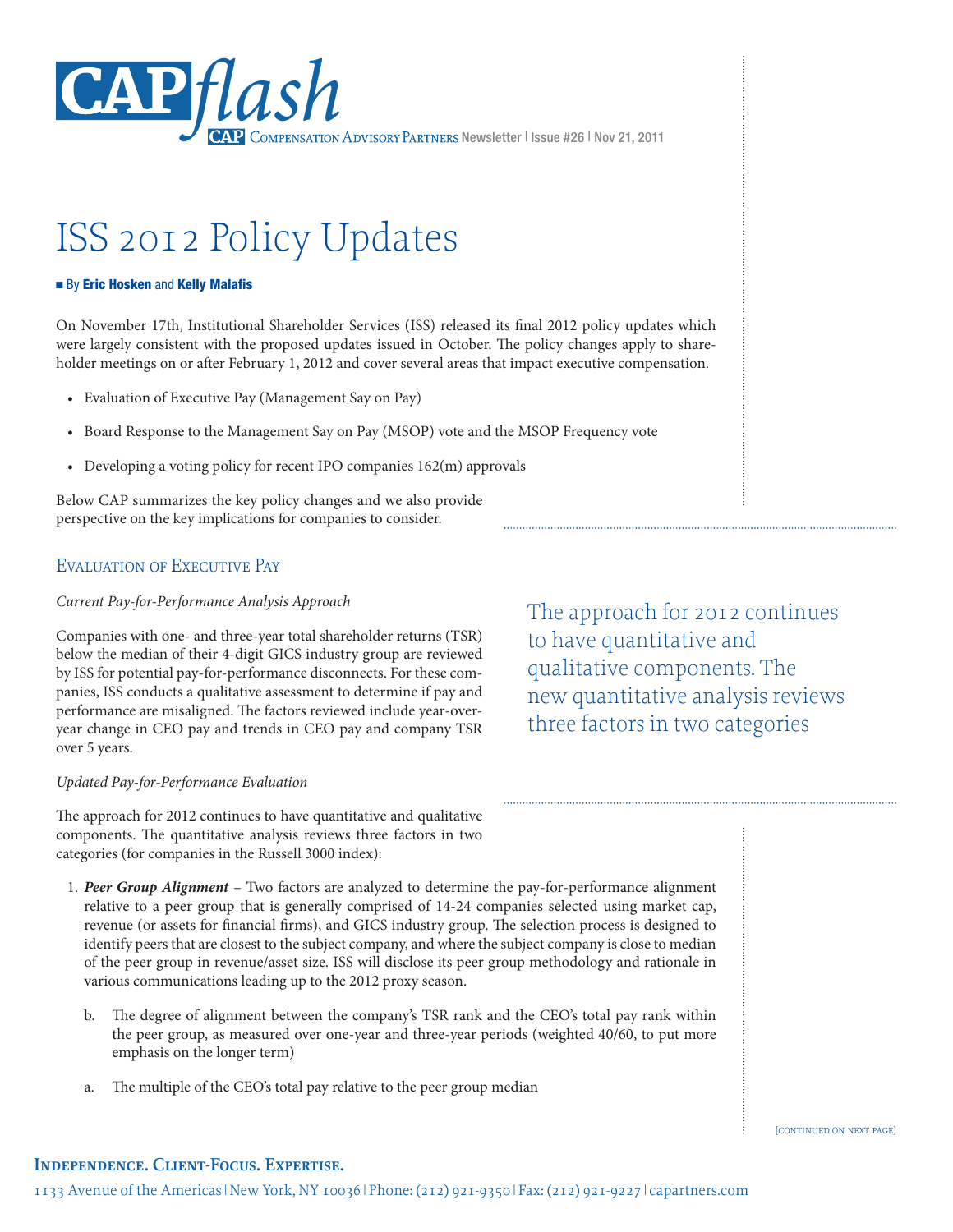

- 2. *Absolute Alignment* this factor measures long-term alignment between pay and company performance, as:
	- Alignment between the trend in the CEO's pay and the company's TSR over the prior five fiscal years – i.e., the difference between the trend in annual pay changes and the trend in annualized TSR changes during the prior 5-year period

There is no explicit description of the relative importance of the peer group alignment and absolute alignment in ISS' evaluation. If ISS' analysis finds that the above analysis demonstrates a weak alignment between pay and performance, ISS will conduct a qualitative review before issuing a final vote recommendation.

Considerations for the qualitative review include:

- The ratio of performance- to time-based equity awards
- • The ratio of performance-based compensation to overall compensation
- The completeness of disclosure and rigor of performance goals
- The company's peer group benchmarking practices
- • Actual results of financial/operational metrics, such as growth in revenue, profit, cash flow, etc., both absolute and relative to peers
- • Special circumstances related to, for example, a new CEO in the prior FY or anomalous equity grant practices (e.g., biannual awards)
- • Any other factors deemed relevant

It should be noted that except in extenuating circumstances, ISS indicates that there is no longer a "new" CEO exclusion from the pay-for-performance evaluation.

In the spirit of transparency, ISS will provide additional guidance on the 2012 Pay-for Performance methodology in a technical document that is scheduled for release in December.

## ISS Intent and Impact

The new approach continues to use multiple factors with a stronger emphasis on long-term alignment, while maintaining in-depth qualitative analysis. ISS does not anticipate that the change in methodology will result in a significant change in the number or percentage of negative recommendations issued. Backtesting by ISS of the new methodology indicates a strong correlation between the results and shareholder say-on-pay votes in 2011.

*CAP Perspective: ISS' changes appear to address criticism that their current approach is a one size fits all approach and does not take into consideration company specific circumstances. This is evidenced in several areas:*

- • *the modification of peer group to take into account factors in addition to industry such as similarity and size*
- • *inclusion of absolute alignment gives weight to a company's own pay and TSR trends*
- • *more robust list of qualitative factors that consider operational results in addition to TSR as well as company specific practices*

*We expect companies and Compensation Committees to continue their focus on aligning their compensation programs with performance as we head into the second full year of Say on Pay. The elimination of the exclusion for "new" CEOs may create a challenge for any companies that have had to pay significantly to recruit a CEO and will likely be viewed as controversial as the new CEO will have had limited ability to impact performance.*

BOARD RESPONSE TO THE MSOP AND MSOP FREQUENCY VOTES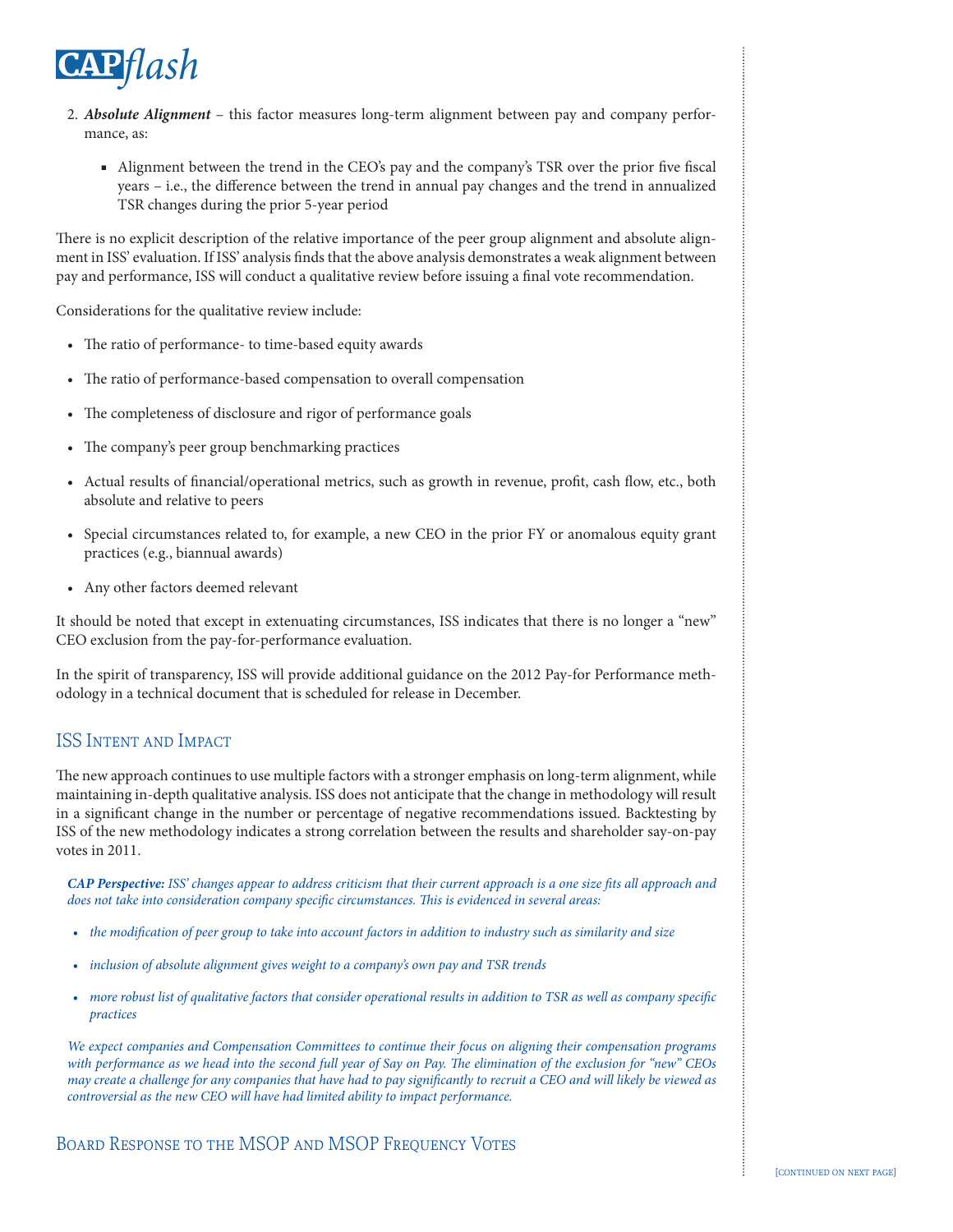

Following the first year of Say-on-Pay, ISS has conducted research with investors indicating a high degree of interest in having boards and Compensation Committees provide an explicit response to MSOP proposals that receive less than a majority support or weak majority support.

ISS' policy update states that they will recommend **case-by-case** on Compensation Committee members (or in rare cases where the full board is deemed responsible, all directors) and the current MSOP proposal if the company's prior year say-on-pay proposal received less than 70% of votes cast, taking into account:

- • The company's response, including:
	- Disclosure of engagement efforts with major institutional investors regarding the compensation issue(s)
	- Specific actions taken to address the issue(s) that appear to have caused the significant level of against votes
	- Other recent compensation actions taken by the company
- • Whether the issues raised are recurring or isolated
- The company's ownership structure
- Whether the support was less than 50 percent, which would warrant the highest degree of responsiveness

In terms of the MSOP Frequency, ISS' policy is more straightforward. ISS will recommend a **withhold/against** vote on all incumbent director nominees if the company implements an advisory vote on executive compensation on a less frequent basis than what the majority of voters supported. ISS will address votes on a **case-by-case** basis on all incumbent director nominees if the company implements an advisory vote on executive compensation on a less frequent basis than the frequency preferred by a plurality (but not a majority) of voters. Factors entering into ISS' decision will include the board's rationale for choosing the frequency, the company's ownership structure and vote results, ISS analysis of the company's executive compensation plans and the previous year's level of support for the MSOP.

ISS' policy update states that they will recommend case-by-case on Compensation Committee members and the current MSOP proposal if the company's prior year say-on-pay proposal received less than 70% of votes cast.

*CAP Perspective: ISS has developed these two new policies to develop an enforcement mechanism to ensure that boards are responsive to shareholder votes on these non-binding measures. By potentially recommending a withhold/against vote on a director if the company is not adequately responsive to shareholders on MSOP or MSOP frequency, ISS is trying to ensure that these votes have "teeth" and directors are held accountable. Where companies received a less than 70% approval vote on the MSOP, "substantive and meaningful" disclosure of key steps taken to address potential shareholder concerns about the compensation program will be essential to getting ISS support in the following year.*

## Equity Plans Related to 162(m)

Under a proposed ruling related to IRC Section 162(m), recent IPO companies will now have to obtain shareholder approval before awarding certain performance-based restricted stock units ("RSUs") to named executive officers in order to qualify them as performance-based compensation. While ISS has generally recommended that investors support equity plans solely for 162(m) purposes, they felt a new policy was warranted to address these IPO companies.

ISS will generally vote **for** proposals to approve or amend executive incentive bonus plans if the proposal:

- • Is only to include administrative features
- • Places a cap on the grants any one participant may receive to comply with the provisions of Section 162(m)

 $\vdots$